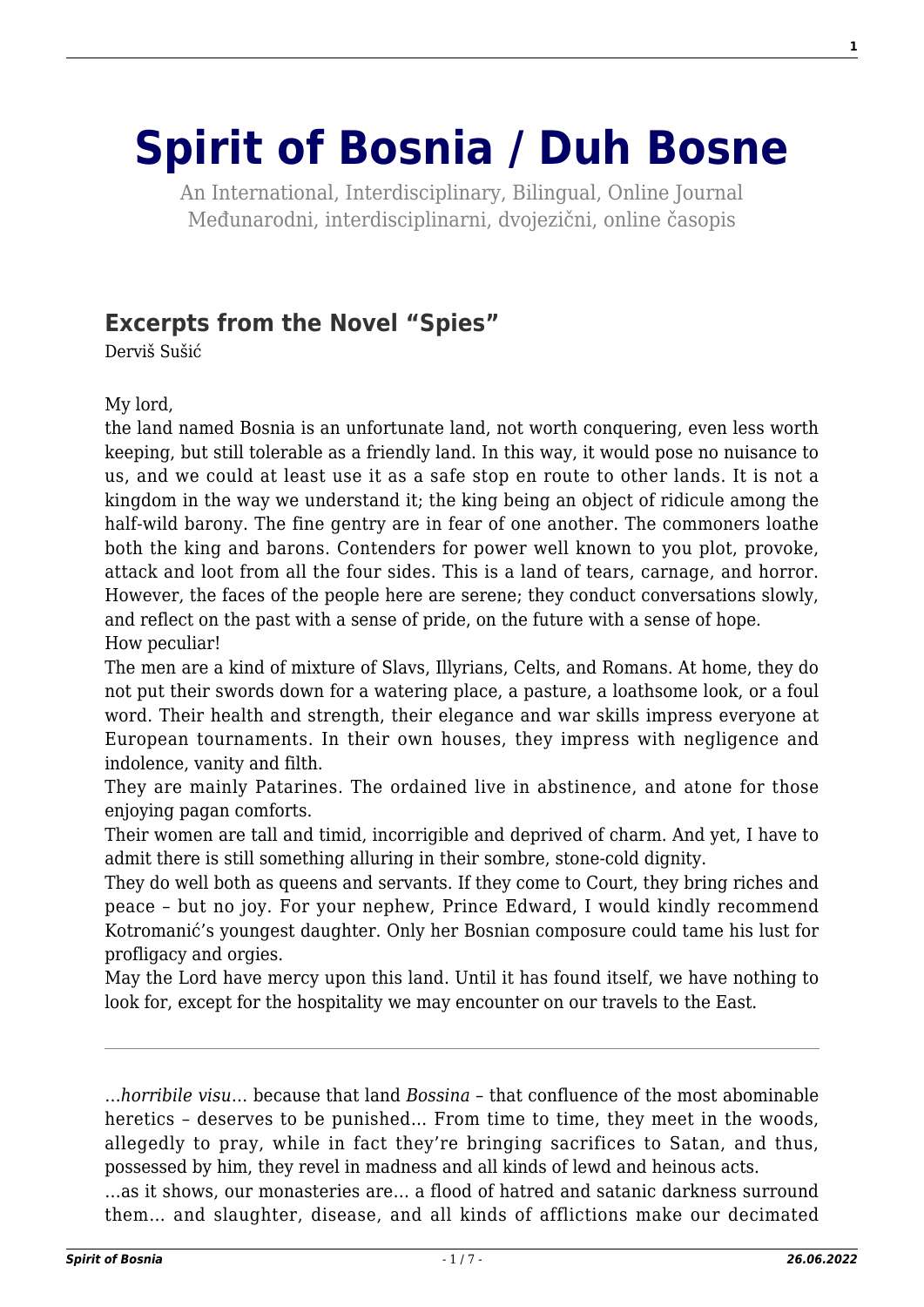brothers stick together like decisive 'breth…'. Their knowledge has been rendered useless due to the ceaseless struggle with 'the Slanderer', but their belief is praiseworthy. Being well versed in dreadful circumstances, they are of the opinion, which I indeed confirm, that the following needs to be done as soon as possible, for *periculum in mora*:

plow this land with weapons, *ence recidentum est, ne pars sincera trakatur*;

punish their current prince (*ban*) – a fickle and deceitful man – with the ultimate punishment, and teach fine landlords that God's punishment commences on earth;

burn at the stake the sons of Satan, wrapped in plain cloth capes, who entice the masses into the endless path of hell, so that the misguided and the wicked be shown… *ecclesiasticum* adequately, and do so *brevi manu*… *Cloacas Augiae purgare, debellare superbos*… thus, in *saecula saeculorum*, make this land loyal to the Holy See, and the results shall justify the harshness.

…charge a crusade from north and west, provided that no surrender is accepted. Issue

an order to Buda <sup>[1](#page--1-0)</sup> as soon as possible, and afterwards… *in maiorem Dei gloriam*…

Fourteen years, and nothing… nothing… nothing… even when they believe, they don't believe; even when they defy, they laugh. With our own prayer they speak to their god. I cannot… I'm fading… even though my faith awakens my intentions with the same passion of belief – and I'm not giving up. I'm falling… the word of God cannot touch the souls of this satanic herd.

I beg of you, recall me, send me to a place where I can burn alive for the gentle word of Jesus. Take me away from here my kind brothers, since the darkness around me obscures my mind, and this damned Satan taunts me and ensnares me into his misty caverns. Help me while I still can utter God's name with these dying lips!

May Allah spread the glory of Ishak-bey! I am in the land of Paul, which they still call Bosna. I saw, I heard, I checked, I acknowledged. I dare suggest a few truths necessary for our purposes.

When unified, they can hardly be defeated. We can defeat them only if we rouse them against each other. It is urgent to approach their eastern border, and from there select and change allies and adversaries as necessary.

The serf and the petty nobleman in that land cannot access the gates of abundance and safety. But these gates need to become accessible. With us by their side, thousands of deserters shall discern the advantage of serving the invincible Empire and Islamic army; may Allah multiply its victories. With this new army, the way to the north and west shall be exposed to us.

The land of Paul, or Bosnia, can thus be destroyed with money and proof of safety for person and property, or any other type of safety under our legal auspices. And then, we shall construct promptly a new country using its sources of wealth and timber, for this is a very rich land, on which I shall present a separate report. That way, we would do a deed profitable to us, and pleasing to God.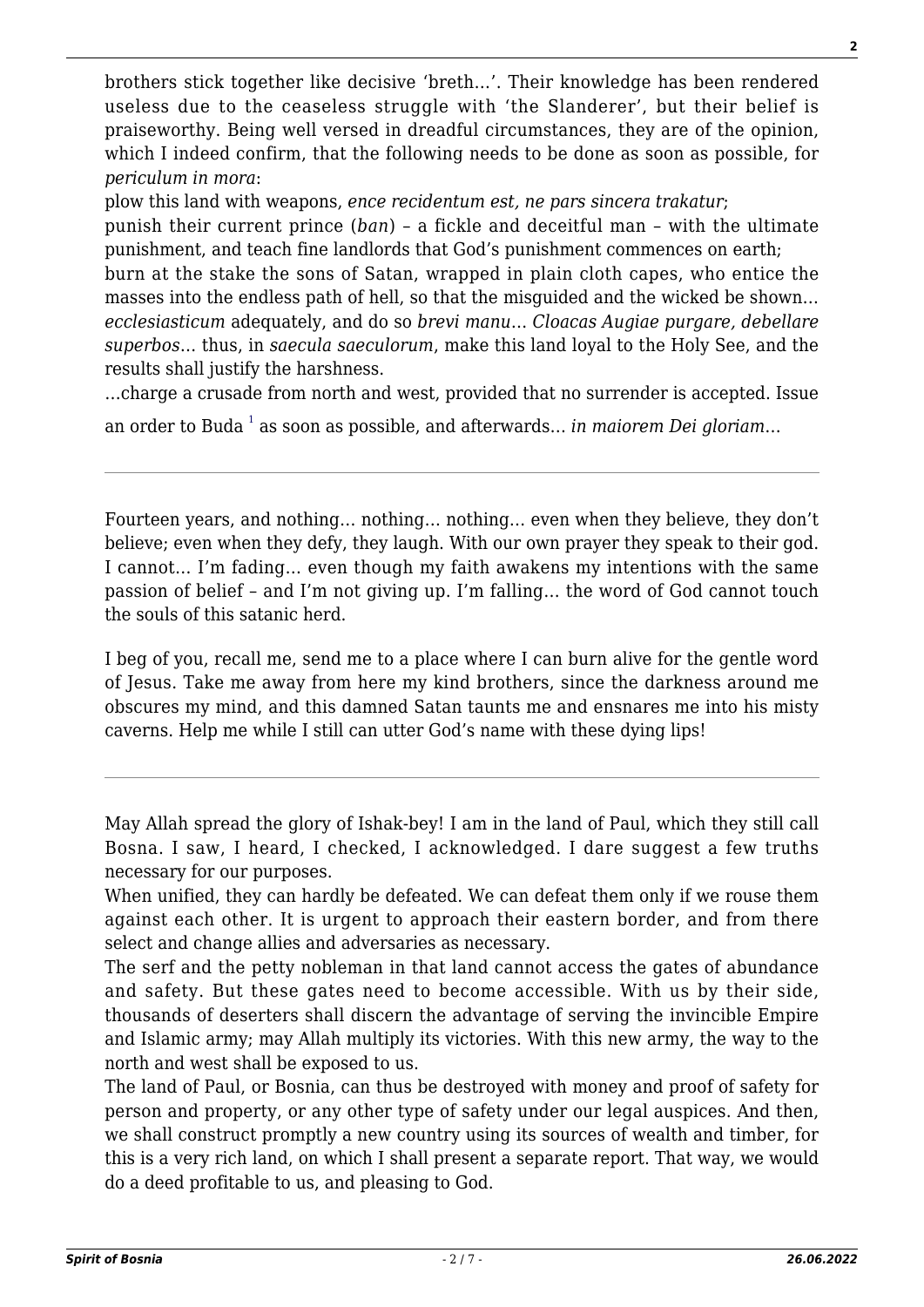…may the sword judge briefly, but briskly and thoroughly, and then a law – clear and reliable – with a firm hand. The loyal shall become the gentry, awarded by the generous hand of the one who places the final stamp.

And now, allow me to present facts on roads, settlements and distances, and on everything else confirmed at the beginning of the presented truth, which one needs to bear in mind when, if God wills, the time comes for this land, and… and the banners of the invincible Empire flutter in the sky…

…and who cast a slander upon me when I am not guilty? Who saw me doing what I am not doing? My reports have always been accurate, and each one of my acts and steps in accordance with the laws of religion, and the needs of the Empire. Why did you send Rubejid, the son of Balaban, to come after my innocent neck with the black noose? I tied Rubejid, the son of Balaban, and locked him in a shack. I am waiting for your answer. Assure me that this was just a mistake! Or else, I will tie this black noose of yours round the neck of Rubejid, the son of Balaban.

For so many years, I have been languishing among these people without faith – except for a wooden symbol; without law – except for the sword and customs; without joy – except for a doubtful smile. And to all my reports, you respond with silence; to all my estimates, with scorn; to all my suggestions, with nothing but petty money without additional support.

The only thing that remains is a blind belief in the usefulness of the exalted command that brought me here in the first place. My common sense, disturbed by fatigue, and my soul, gravely ill from doubt and silence, will feed upon it.

May Allah protect you from my hatred. Should you become an excessively zealous executioner, I will send you some of the local air, in the skull of your mercenary. It kills faster than the white powder in that ring of yours. There is no salvation from it, except for the locals, and those who are not foreign to them…

Appalled heralds have rushed from Kosovo to deliver news of the defeat and carnage.

And following them, taking a road through Hotča and Borač  $^{\text{2}}$  $^{\text{2}}$  $^{\text{2}}$ , came a group of the fastest deserters. Two days later, a silent army, cut in half, arrived under the discipline of the stern commander, Vlatko Vuković. Following them, the wounded and weary are rushing to catch up with the army.

The number of weary reduced.

The road turned desolate.

At the end of September, you could see neither rags nor rubble of the withdrawn army. Not even corpses of the dead warriors could be seen. Because, even man – the biggest glutton – is someone else's juicy morsel.

The passengers now traveled in both directions, just like before the Kosovo battle. One day, in the middle of October, an unusual passenger stopped on the Drina ferryboat at Hotča. Though a well-armed and a lavishly clothed nobleman, he was riding alone, and was keeping his pack horse on a halter, alone. He showed his

**3**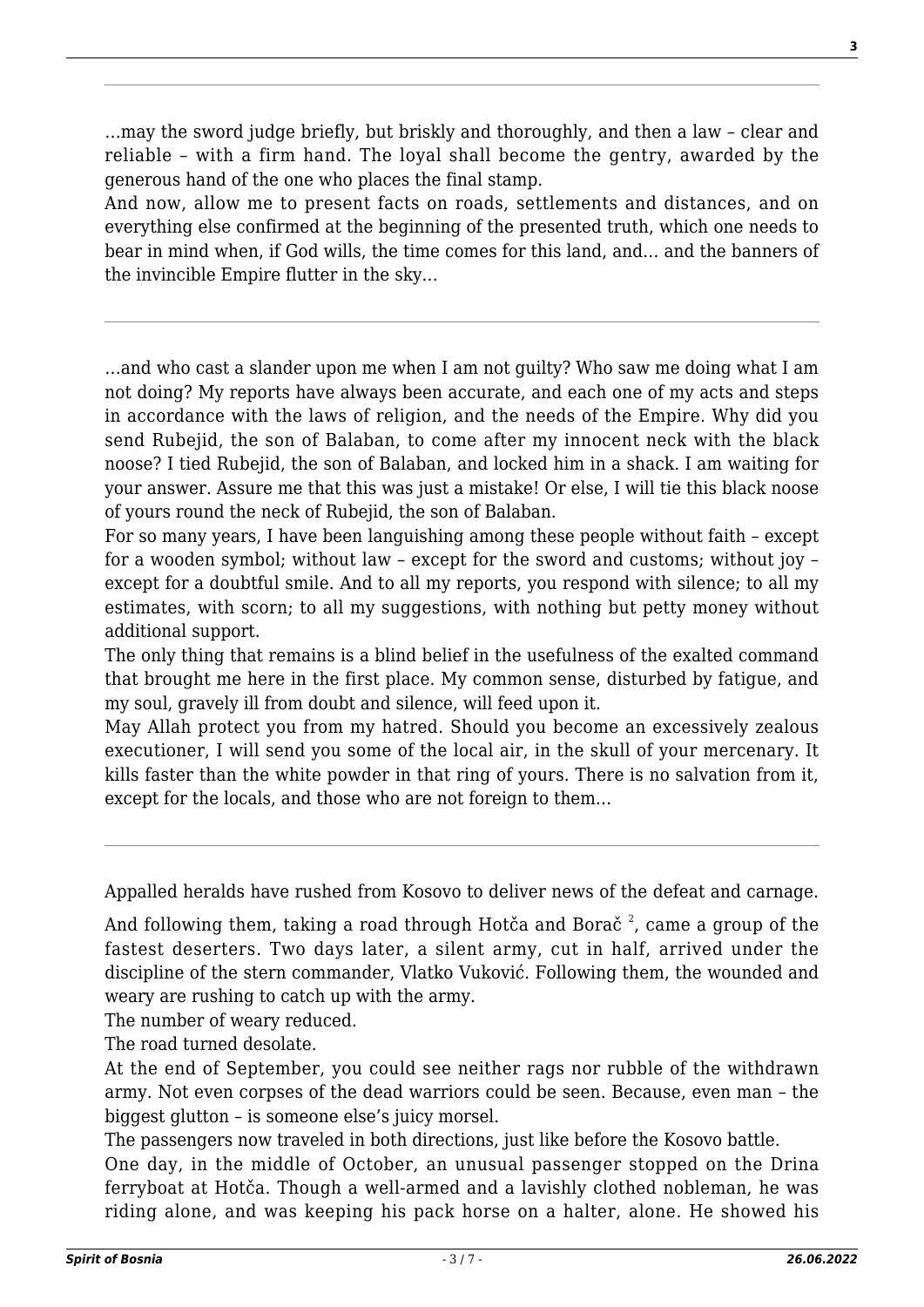medallion to the curious sentinels, then immediately placed it close to his bosom. The javelineers bowed, for the man who presents that royal emblem must not be asked for name, let alone for anything else. The passenger of this kind usually has no time or will to converse on the way to his destination.

And so they met and parted in silence.

Dabiživ Vojsalić was rushing towards the Bosnian capitol to present the King with a detailed and skillfully crafted report on the Turks, whom he learned much of during his two-year life among them.

October, dry and sunny, was rather the dawn of a beautiful summer than the beginning of a ripe autumn. Someone else, who is acquainted with the nature and length of the Bosnian winter, would stop beside the road to take a deep breath, and a good look at this beauty once again. The King's spy was nervously spurring the horse under himself, and with a few swear words, was pulling the pack horse by its bridle. He was in a hurry. He hated the desolate woods and bad roads, both in summer and winter.

He felt at peace only on the coast, abounding in clear space and light. Or in royal and princely suites, where, swarming with a plenty of distinguished names, female beauty, music, and splendor, his curiosity and coastal vanity were satisfied.

On a desolate road in Bosnia, his living thoughts festering, he felt his marrow becoming cold from an inconceivable apprehension. However, at the gate of the King's palace, before the dear smile of Queen Doroteja, the apprehension would fade away. And again, Dabiživ would turn into a merry, elegant adventurer, and a smooth-spoken servant and suitor.

His father was a petty, but jolly Bosnian nobleman who escaped the Hungarians a long time ago, fled to Dubrovnik, and fell in love with wine and the sun. This highlander, drunkard, braggart, and skilled fencing instructor in a wealthy town, quickly found himself a woman – a talkative, industrious, yet destitute woman from Dubrovnik, who gave him a son. He died in her arms, in a drunken state, joyfully astonished due to a sudden weakness in his body.

Their son grew up in Dubrovnik as a poor friend of rich children, having to use his strong hand and more articulate language to earn their favor. The nobles of Dubrovnik educated him as a spy, and sent him to the Court of the conceited Duke Hrvoje, to work as a literate courtier. The Bosnian Queen Doroteja came to realize what a handsome servant that powerful boor had, then bought him for the Bosnian Court, partially with money, partially with persuasion. The distance from a high-ranked King's spy to the Queen's bed was rather small.

He was a loyal servant to King Tvrtko, and was regularly informing Dubrovnik about everything that was happening at the Court.

Anyone who saw him, or met him, would trust him. There was so much sun and clear sky in those big, lively eyes, that you could not doubt them. A cultivated charm and shrewd word completed his impression as a dear and beautiful creature.

But in Bosnia, there always are enough eyes that can see.

Late in the afternoon, the guest invited two of his companions. They entered, one with a noose in hand, the other clutching a knife. After a few moments of silence, they came out pale, and disappeared among the small tents.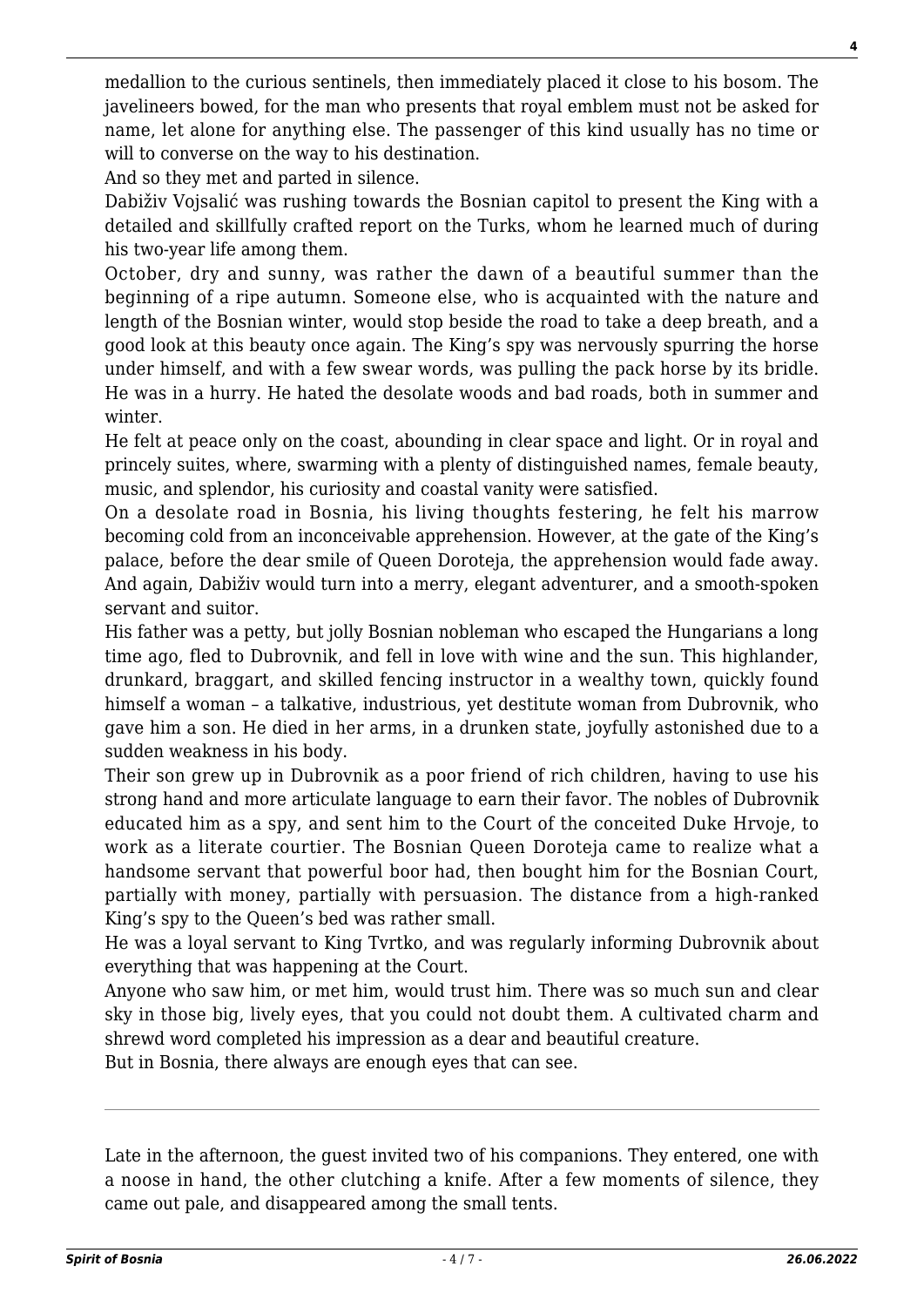A young man delivered Trailo's message to the court service about the sudden death of Ismail, the merchant, and about Trailo's responsibility to escort all of the servants and property to Skopje. The permission to depart came from the Court.

That same afternoon, the campers folded the tents, loaded the horses, and set off. They carried Ismail's dead body on a stretcher.

Riding behind the stretcher, a dark-skinned guest was whispering the prayers for the peace of Mehmed Kotoranin's soul – an upright officer and believer, recorded in the registry under the name of Ismail Jabandži.

Ten years later, at the head of the advance guard of the Turkish army, rode Ismail-aga Dinjičić. When he reached the desolate bazaar before Bobovac, he summoned the camp imam, and ordered him to stand on a place which once was a spy's tent, and to recite the Fatihah aloud.

Since they set off, he commanded the two town criers to warn all the petty officers that in case they apprehend some man from Dubrovnik, they shall bring him. Alive.

Listen, do not be offended if I am chattering this much! It's been a long time since I've had any company. I started speaking to horses, and objects. And sometimes, crazy thoughts come to my mind from all this thinking. Say, what if the human race is nothing but leaves, mentally limited leaves, which Someone of an appearance and form unfathomable to our meagre conceptual reservoirs uses to breathe on? Or are we simply the soybeans that Someone feeds upon, during our lives, or when we start to decompose!

I sometimes feel beings a few million light years away thinking of me. Then, I start summoning them, and talking with them. Whenever there is a companion of mine beside me, still, I stand firm on the ground. As soon as the solitude comes, I… leave… Have you ever peeked into this burial chamber? Do you know who lies here? His name is Mustafa Brainović: a drunkard, a blasphemer, and a squanderer from Vlasenica. And still, people come here to burn candles and recite prayers, and I, I maintain this burial chamber, secretly pour rakia on his grave, and leave mouthfulls of mezze. If the peasants knew of this, they would butcher me. They think that someone named Hajji Zulfikar lies here.

And the story goes:

Zulfikar was proclaimed a hero and a martyr, so that the people remember him for the

once upon a time, there was a learned and a pious Bosniak named Zulfikar. Good deeds he did, and wiped the tears of the poor. When the enemy attacked the imperial town Zvornik, Zulfikar was among the first heroes who set off to defend it. On the tenth day, using his saber, Zulfikar broke through the battle lines, and reaching the biggest cannon of the enemy, he embraced the hot barrel, and together with it, plunged down the cliff into the cold Drina river. Once the enemy realized what sort of heroes they attacked, they lifted their siege, and after burrying their dead and taking care of the wounded, they withdrew behind the border.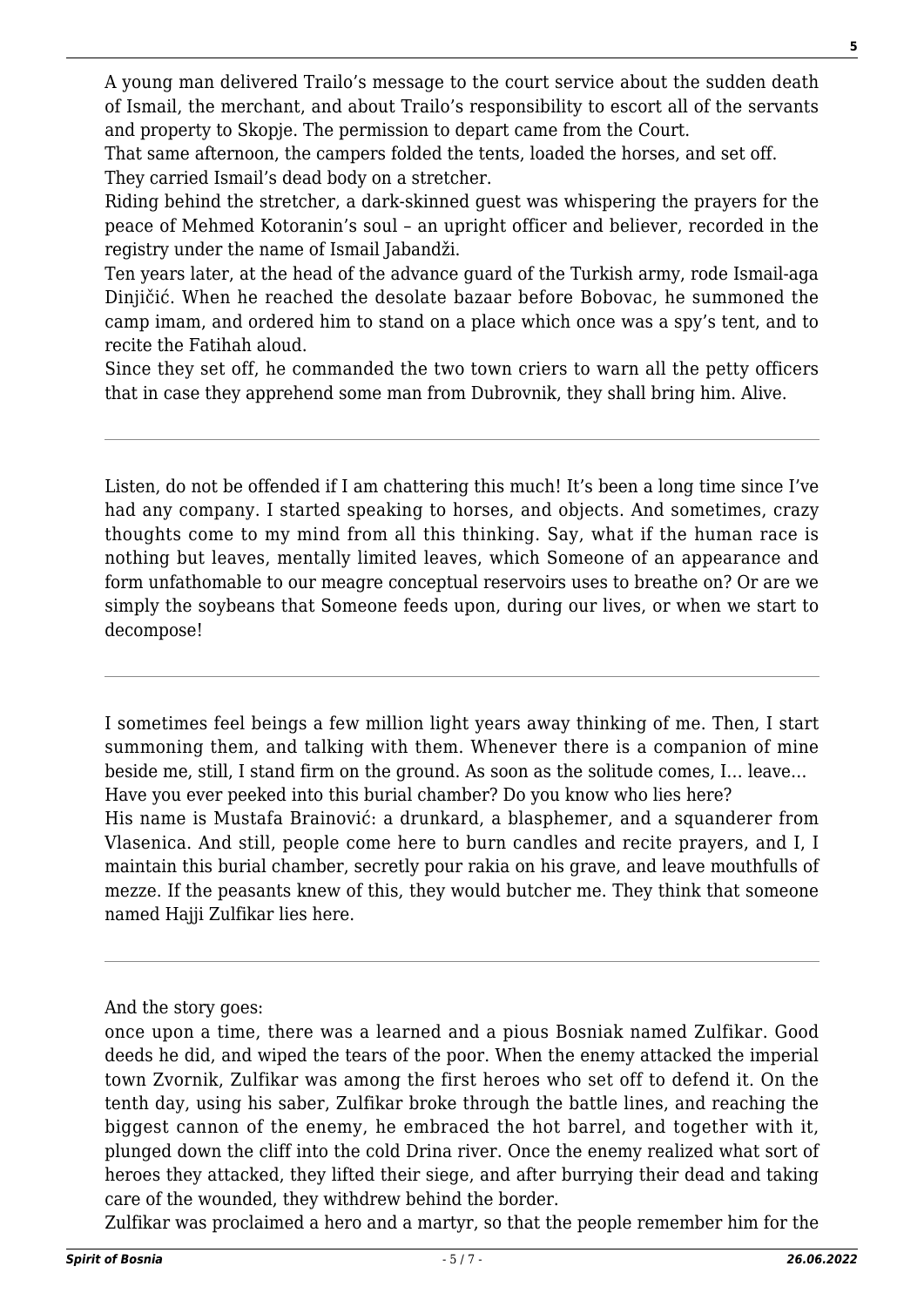#### good.

Lo…, this is not so! The people are fabricating various stories, for the naked reality would make them [lose](http://www.willbeta.com/lose-weight-exercise/) their senses, or without a hero, they would turn mute from shame.

The human being is not ready to acknowledge extraordinariness in an extraordinary brother, unless they have to invent a hero, powerful and strong, for their own purposes, so they can place their weakness in the other. The less they know themselves within themselves, the more they pull into someone else. And the further that someone else is, the closer.

For twenty years, Zulfikar served as a border spy. He saw much blood spilled, and licked his own blood so much that his departure from the service was, in fact, an escape, though with the Tsar's permission.

As he was waiting for a few days in Kostajnica to get his lagging compensation, he was thinking where to settle and build hearth and home. He did not want to go to Istanbul. Even an honorable Bosniak becomes a Turk there – but then, he is neither honorable, nor a Bosniak; however, neither does he entirely become a Turk. He did not dare go to Sarajevo. He was afraid: some Sarajevo Janissaries, whom he guided shortly before a battle on the western border, may recognize him, and may even think he settled down in Sarajevo to inform the authorities about them. After all, it was quite possible that any given morning he may be found, with his skull cracked, laying in a ditch. He did not want to go to the countryside. He hated the wide fields, and felt his fear of wide open spaces poisoning him. For, the spy who deserts cannot find salvation in the plains, when hunted by pursuers. He inquired about it… and the passengers praised one provincial town in Eastern Bosnia. That's our small town, which even I escaped from. It is situated on cultivated land, beside cold water, with clear air and mild sun. They say, the people there are diligent, pious, and hospitable.

Zulfikar received the remainder of his compensation, placed the gold he earned at the border round his waist, and mounted a horse to seek that beautiful and merry place. He was rushing to burst into the town centre as soon as possible, to spread his hands, and say:

"Good people, here I am!"

and those good people are placing him among themselves, drinking coffee with him, and having a cordial chitchat about his journey and travels, weather and the harvest. And not a single person directs a doubtful look at someone, a look which may uncover a foreign spy in his accent and movement, causing a sword fight or pursuit. Ha, as if that's possible!

There is no such town.

There are innumerable types of spies, and the most common are those unfortunate to such an extent to see spying as the only compensation for their unnatural curiosity. Then, come those who, with no respect for themselves, spy on others for money,